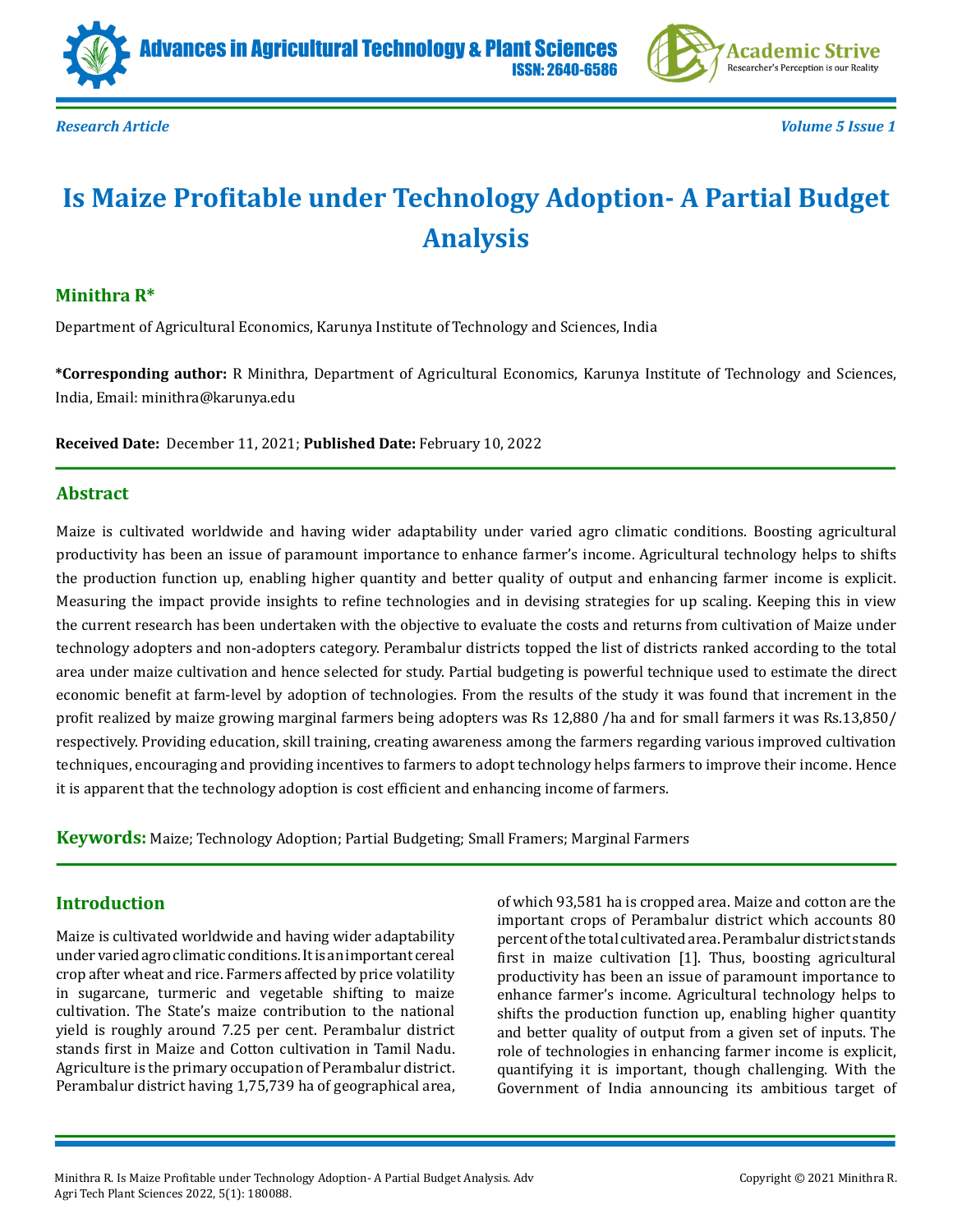doubling farmer's income by 2022, research focusing on measuring the effect of the specific technologies on farmers income and livelihood becomes important. Analyzing the adoption of technologies and measuring the impact also provide insights to refine technologies and in devising strategies for upscaling [2]. Keeping this in view the current research has been undertaken with the objective to evaluate the costs and returns from cultivation of Maize under technology adopters and non-adopters category.

#### **Data**

Three-stage sampling procedure was adopted for the study. In the first stage, Perambalur districts were purposively selected because Perambalur districts topped the list of districts ranked according to the total area under maize cultivation [3-5]. In the second stage Perambalur and Kunnam taluks from the Perambalur district were selected based on the taluk wise area under maize cultivation. List of progressive farmers were collected from agriculture department and randomly selected then selected farmers were interviewed through pre tested schedule.

## **Methodology**

Partial budgeting is powerful technique used to estimate the direct economic benefit (or loss) at farm-level by adoption of technologies [6]. To estimate additional costs and returns from growing one hectare of crops by adopting improved technology rather using conventional practice for the increasing farmer's income. The partial budgeting technique was employed to arrive at the net gain by adopters over non-adopters. It is an estimated change in net farm income and the effect on revenue and cost due to the technology's adoption.

# **Results**

Partial budgeting is a planning and decision-making framework used to compare the costs and benefits of alternatives faced by a farm business. It is especially useful in evaluating budgets that involve small, specific, and limited changes within an intervention by helping to determine the profitability of that change. The partial budget can be divided into three main sections: (I) costs, (II) benefits, and (III) analysis and the results are presented in following Table 1.

| <b>Perambalur District</b>    |       |                               |      |                               |       |                               |      |
|-------------------------------|-------|-------------------------------|------|-------------------------------|-------|-------------------------------|------|
| <b>Marginal Farmers</b>       |       |                               |      | <b>Small Farmers</b>          |       |                               |      |
| Added Income 10680            |       | Reduced Return                |      | Added Income 16150            |       | Reduced Return                |      |
| Reduced Cost                  |       | <b>Added Cost</b>             |      | Reduced Cost                  |       | <b>Added Cost</b>             |      |
| Seed                          | 500   | Human labour                  | 1570 | Seed                          | 950   | Human labour                  | 1950 |
| Bullock labour                | 600   | fodder                        | 1600 | Bullock labour                | 900   | fodder                        | 2200 |
| Total                         | 1100  |                               |      | Total                         | 1850  |                               | 4150 |
| Added income<br>+Reduced cost | 11780 | Reduced income+<br>Added cost | 3170 | Added income<br>+Reduced cost | 18000 | Reduced income+ Added<br>cost |      |
| Net change $=12880$           |       |                               |      | Net change $=13850$           |       |                               |      |

**Table 1:** A comparative economics of respondents based on technology adoption rate across various farm-categories-Maize crop.

It is evident from the below Table 1 that increment in the profit realized by maize growing marginal farmers being adopters was Rs 12,880 /ha and for small farmers it was Rs.13,850/respectively. From the components of partial budgeting, the added returns were attributed mainly through the increased productivity obtained by adopting technology. The reduction in cost incurred was due to the value of seeds and bullock labour. However, the cost on fodder and human labour contributed to the increase in cost of technology. It is concluded from the partial budgeting analysis that the adoption of technology would provide an additional profit to the farmers [7,8].

# **Conclusion**

Farmers are diverting to maize cultivation from rice and wheat. The reasons are low cost of production, higher profitability, and higher demand in poultry industry. The farmers are allocating a major share of their total cultivable land to maize. Farmers adopting technology for cultivating maize have got higher output compared to that of farmers not adopting technology. From partial budgeting it is apparent that the technology adoption is cost efficient. The study has revealed that adoption technology would help increase maize production and it has proved to serve as an